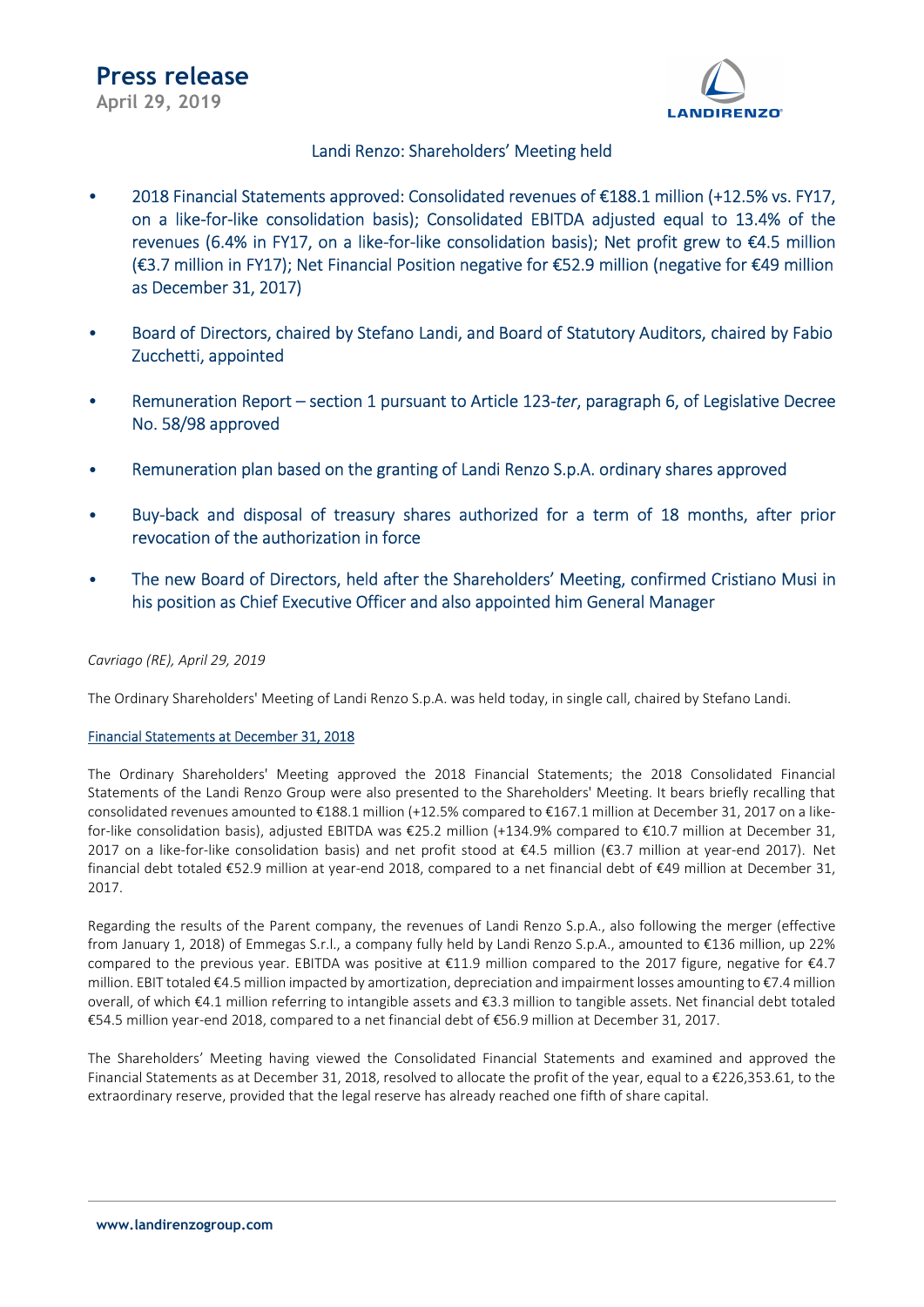## Press release

April 29, 2019



### Remuneration Report – Section 1

The Shareholders' Meeting also expressed a favorable opinion on Section 1 of the Remuneration Report prepared pursuant to Article 123-ter of Legislative Decree no. 58/98 and Article 84-quarter of rules approved by Consob with resolution no. 11971 of May 19, 1999, which had already been approved by the Board of Directors on March 14, 2019.

### Appointment of the Board of Directors and Board of Statutory Auditors

The Shareholders' Meeting appointed the **Board of Directors** for the three-year period 2019-2021, setting at 9 the number of its members. The following Directors were appointed: Stefano Landi (Chairman), Cristiano Musi, Giovannina Domenichini, Silvia Landi, Vincenzo Russi, Sara Fornasiero, Paolo Ferrero, Angelo Iori (from the majority list jointly submitted by Girefin S.p.A. and Gireimm S.r.l., holding a total of 59.1068% of the share capital) and Anton Karl (from the minority list submitted by Aerius Holding AG, which holds 8.2624% of the share capital).

Directors Sara Fornasiero, Vincenzo Russi and Anton Karl declared they are in possession of the independence requirements pursuant to Article 147-ter, paragraph 4, and Article 148, paragraph 3, of Legislative Decree no. 58/98, and Article 3 of the Corporate Governance Code.

The Shareholders' Meeting also appointed the **Board of Statutory Auditors** for the three-year period 2019-2021; the following members were appointed: Diana Rizzo (Standing Auditor), Domenico Sardano (Standing Auditor) and Marina Torelli (Alternate Auditor) from the list jointly submitted by Girefin S.p.A. and Gireimm S.r.l., holding a total of 59.1068% of the share capital; Fabio Zucchetti (Chairman) and Gian Marco Amico di Meane (Alternate Auditor) from the list submitted by Aerius Holding AG, which holds 8.2624% of the share capital.

The majority list jointly submitted by Girefin S.p.A. and Gireimm S.r.l. for the appointment of the members of the Board of Directors and the Board of Statutory Auditors obtained a percentage equal to 74.2959% of the voting rights.

In accordance with Article 147-ter, paragraph 1-ter, and 148, paragraph 1-ter, of Legislative Decree no. 58/98 and the Articles of Association, the principle of gender representation was satisfied (the less represented gender is at least equal to one third of the total number of members of the Board of Directors and Board of Statutory Auditors).

The Shareholders' Meeting also approved the remuneration of the Board of Directors and Board of Statutory Auditors.

The resumes of the Directors and Auditors are available on the corporate website, in the section dedicated to today's Shareholders' Meeting.

### Approval of the remuneration plan based on the allocation of ordinary shares of Landi Renzo S.p.A.

The Shareholders' Meeting approved, pursuant to section 114-bis of Legislative Decree no. 58/98, a remuneration plan named "Performance Shares Plan 2019-2021" (the "Plan") having as its purpose the attribution, free of charge, of the right to receive ordinary shares of Landi Renzo S.p.A. (the "Shares") with no consideration, on the basis of the level of achievement of certain established performance targets. The attribution of the Shares is conditional upon – in addition to the achievement of at least one of the performance targets – the existence, at the date of attribution of the Shares, of the office as director and/or the employment relationship, as the case may be, of the Beneficiary with the Company or with the relevant subsidiary.

The Plan is reserved to the Chief Executive Officer of the Company, as well as other managers to be identified, upon proposal of the Chairman of the Board of Directors, by the Board of Directors, after having heard the opinion of the Remuneration Committee, depending on the level of contribution to the business, the autonomy and complexity of their role (the "Beneficiaries").

The goals of the plan are, *inter alia*, to reward the achievement of the targets for the three-year period from 2019 to 2021, as well as encourage the alignment of the interests of the management with those of the shareholders with a view to create value in the medium-long term.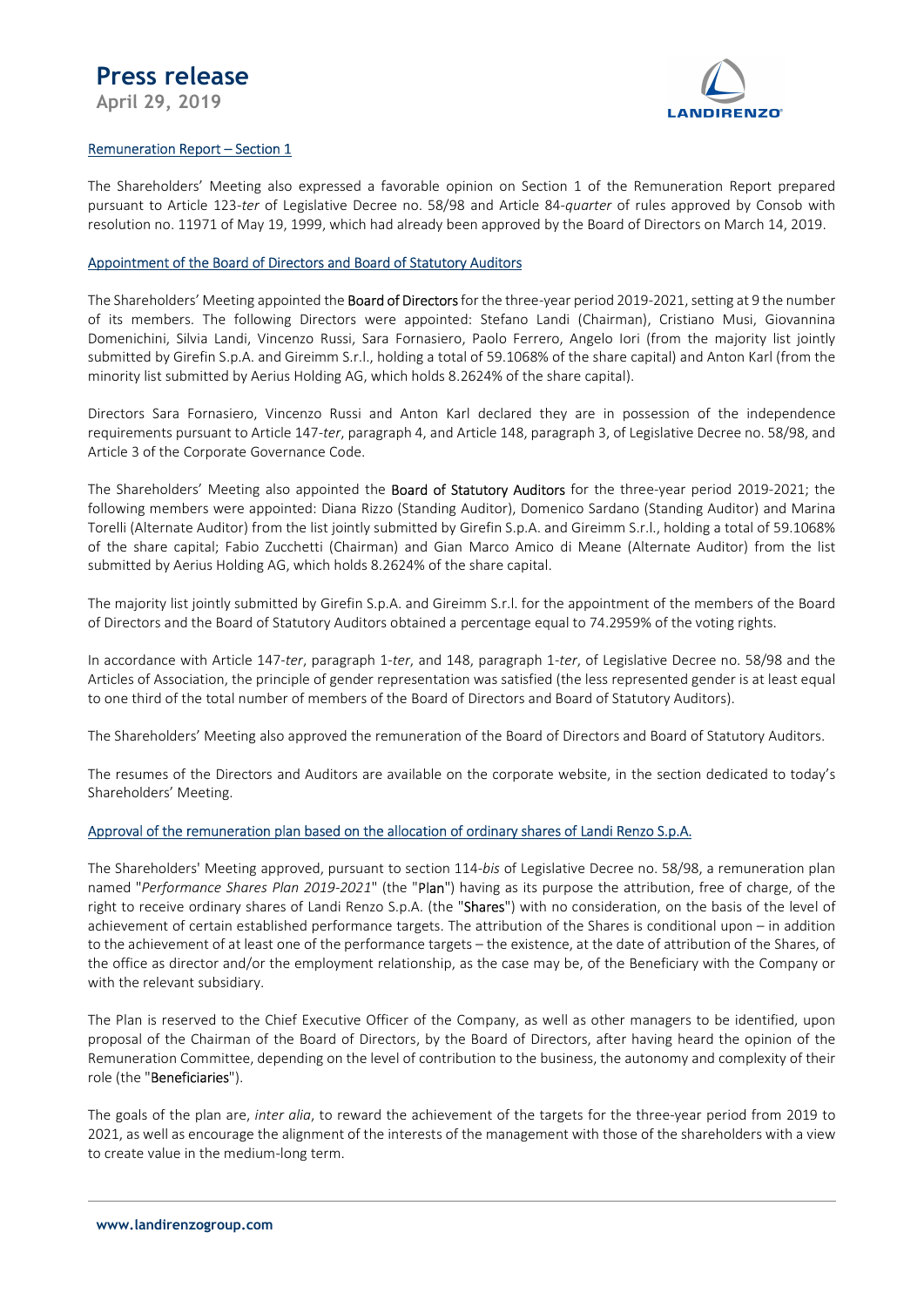# Press release

April 29, 2019



The Plan has a three-year duration and provides for the allocation of the Shares in a single instalment at the end of the three-year vesting period.

The Plan envisages the attribution free of charge of a maximum number of Shares equal to 3,200,000 resulting from the allocation of treasury shares to be purchased following to the authorization, as per section 2357 of the Italian Civil Code, potentially granted from time to time by the Shareholders' Meeting.

The Shareholders' Meeting has also granted the Board of Directors with the power to approve the regulations for the implementation of the Plan.

### Authorization for the buy-back and disposal of treasury shares

The Shareholders' Meeting renewed its authorization for the buy-back and/or disposal of treasury shares in order to:

(a) have treasury shares which may be used: (i) for remuneration plan based on the allocation of financial instruments pursuant to section 114-bis of Legislative Decree no. 58/98 (Performance Shares Plan 2019-2021 included) for executive directors and/or employees, including managers and staff of the Company and its subsidiaries; (ii) for the issue of bonds convertible into company shares; and (iii) for effective use of company liquidity;

(b) stabilize share trends in relation to contingent market situations, in compliance with Regulation (EU) No. 596/2014, in accordance with applicable Italian and European legislation.

The main characteristics of the proposed plan are: 18-month duration, starting from the date on which the Shareholders' Meeting passes the relevant resolution; a maximum number of ordinary shares, including shares held by the Company and its subsidiaries, with an overall nominal value not in excess of one-fifth of total capital, to be purchased at a price which is no more than 20% above or below the reference price of the shares recorded on the trading day prior to each single purchase and that also does not exceed the higher of the price of the most recent independent transaction and the highest current bid price in the trading facility in which the purchase is undertaken, even if the shares are traded in multiple facilities. Treasury shares shall be purchased in compliance with Italian and European laws and regulations, according to various methods: (i) public purchase or exchange offer; (ii) on regulated markets or multilateral trading facilities; (iii) purchase or sale of derivatives on regulated markets or multilateral trading facilities that involve the physical delivery of underlying shares; (iv) award of put options to shareholders; (v) as part of systematic internalization services, on a non-discriminatory basis, involving the automatic, non-discretionary execution of trades according to predetermined parameters; (vi) by methods established by market practice admitted by Consob pursuant to Regulation (EU) No. 596/2014; or (vii) under the conditions laid down in Article 5 of Regulation (EU) No. 596/2014. Each sale shall be for a price that is no more than 20% above or below the reference price recorded during the session prior to the sale.

In 2018, the Parent Company did not trade either treasury shares or shares of its controlling companies and, as of today, it does not hold any treasury shares or shares of its controlling companies. The subsidiaries do not hold any shares of the Parent Company.

\* \* \*

The minutes of the Shareholders' Meeting and the summary statement of the voting will be made available to the public in accordance with the terms and methods provided for by the laws and regulations in force and thus will also be available on the corporate website www.landirenzogroup.com, section Investors, Governance, 2019 Shareholders' Meeting documents.

### Board of Directors' Meeting following the Shareholders' Meeting

The Board of Directors of Landi Renzo S.p.A., which was held following the Shareholders' Meeting, confirmed Cristiano Musi in his position as Chief Executive Officer and also appointed him General Manager.

The new Board of Directors also appointed Giovannina Domenichini Non-executive Honorary Chairwoman.